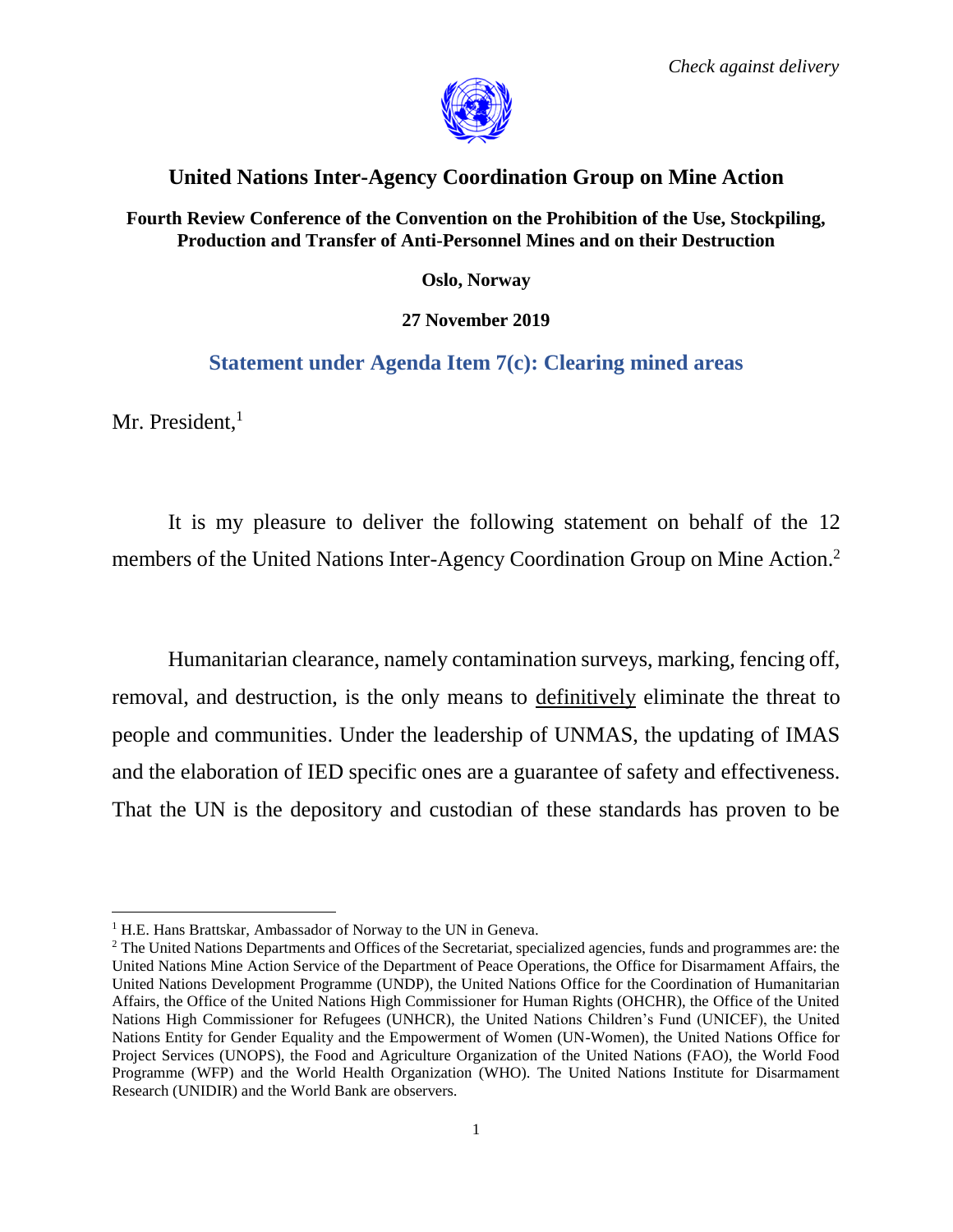

instrumental to the sector, whether humanitarian mine action or peacekeepers deployed in asymmetric environments.

Clearance is a core obligation for States Parties and one of the priorities of the Oslo Action Plan. It is an important component of "prevention" and "protection", and one of the strategic objectives of the United Nations Mine Action Strategy 2019- 2023.

Over the past five years, with your financial support and close cooperation of host countries, the UN has cleared and destroyed hundreds of thousands of landmines and other explosive ordnance.

Since the entry into force of the Convention, States Parties have come a long way in their clearance efforts. Thirty-one formerly contaminated States Parties have declared their countries free of all known anti-personnel mines.<sup>3</sup> Others are making progress in reaching their clearance goals, thereby working towards realizing the Sustainable Development Goals. In South Sudan and the Sudan, many square kilometers were released in 2018, and most importantly contributing to conditions conducive to dialogue and peace, accelerating SDGs on good health and wellbeing, quality education and clean water and sanitation.<sup>4</sup>

Yet, the United Nations, remains concerned about the status of Article 5 implementation. Thirty-two States Parties remain contaminated still have

 $\overline{a}$ 

<sup>&</sup>lt;sup>3</sup> Assistance in Mine Action, Report of the Secretary-General, 6 August 2019, UN Doc. A/74/288, para. 11.

<sup>4</sup> Ibid, para. 30.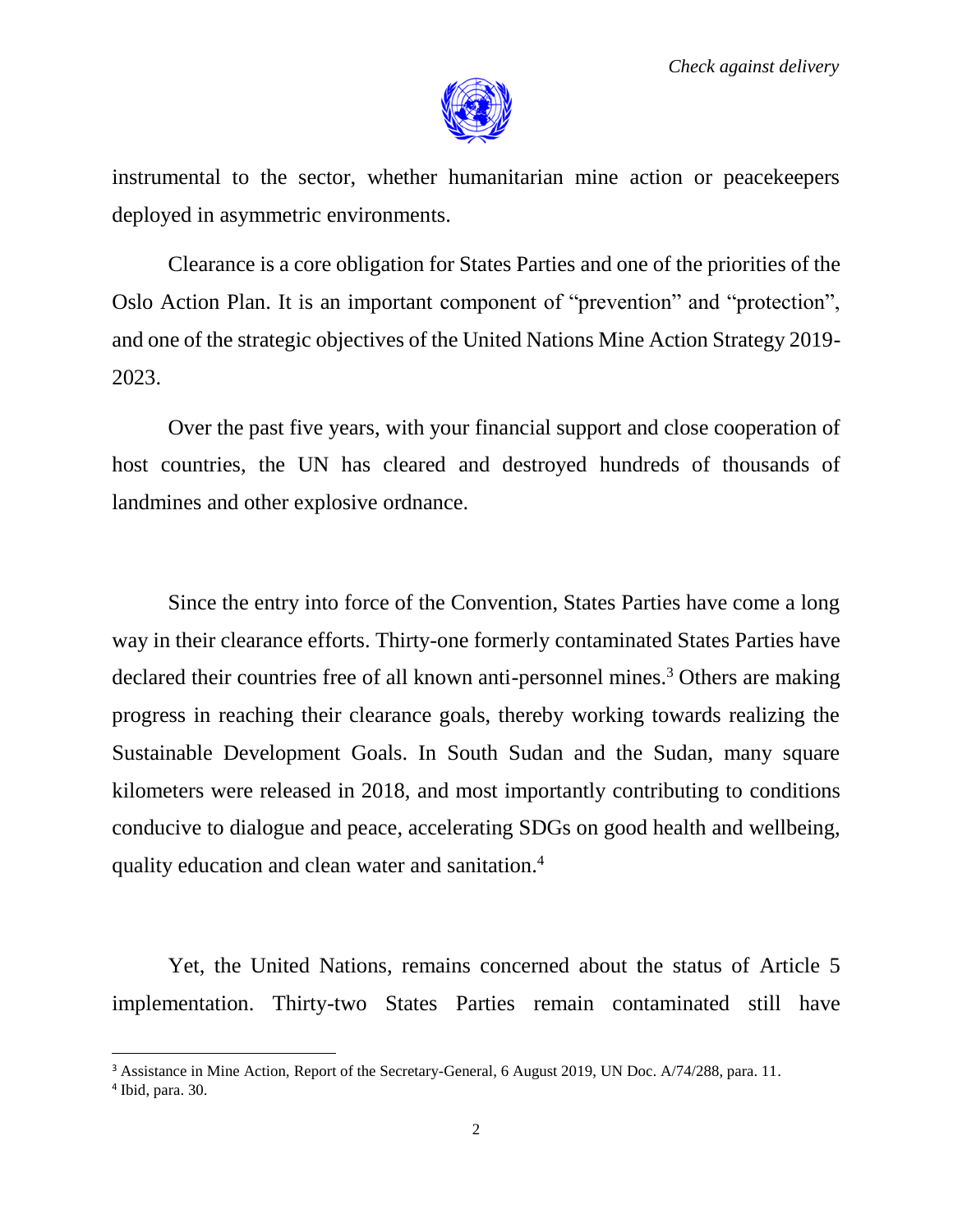

obligations under Article 5, 27 of which have been granted extended deadlines for clearing mined areas. This is unsatisfactory and calls for renewed attention.

Insufficient reporting and knowledge of the extent of contamination contributes to insufficient allocation of resources. Strong engagement of affected countries to comply with their legal obligations to clear new and legacy contamination facilitates the provision of adequate support from other States Parties. A number of countries are close to meeting their clearance deadlines; for instance, in the Democratic Republic of Congo, more than 140,000 square meters of land were released to communities in 2018; with adequate engagement and external support, the country can meet its 2021 deadline.

New contamination, in particular by improvised explosive devices which function as anti-personnel mines, is a challenge in countries like Afghanistan or Iraq. The number of casualties has increased in the last five years; it is a major obstacle to protection, access and returns of displaced populations. The urbanization of warfare adds to the complexity, cost and length of related clearance operations and constitutes another important challenge. The mine action sector had to adopt new approaches, elaborate new international standards, and acquire new skill sets and equipment.

This is why, to prevent accidents, protect and save lives, States Parties must dedicate significant attention to gathering contamination information and